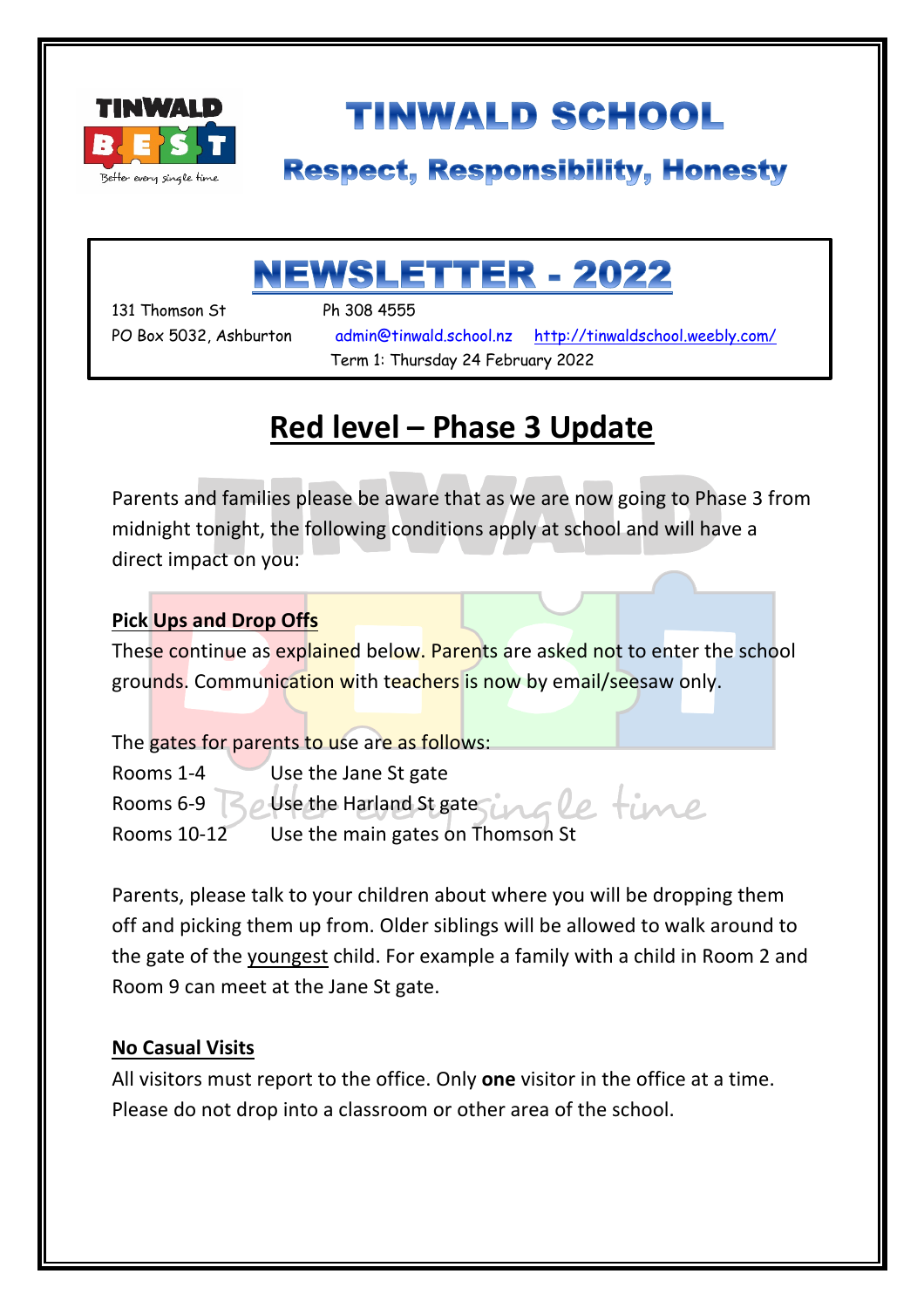#### **Minimising Sickness in the School**

In order to minimise sickness in the school for both staff and students, **from Monday onwards** the school will operate in 3 bubbles.

#### **Bubble 1**

• Rooms 1-4 will be in a zone that includes their classrooms, toilets, the small adventure playground and half of the Room 6 court. Support staff have been designated to this zone and the staffroom will be available for this bubble.

#### **Bubble 2**

• Rooms 6-9 will be in a zone that includes their classrooms, toilets, the rugby field and half of the Room 6 court. Support staff have been designated to this zone and the hall will be available as a staffroom for this bubble.

#### **Bubble 3**

- Rooms 10-12 will be in a zone that includes their classrooms, toilets, the soccer field and the big adventure playground. Support staff have been designated to this zone and the hall will be available as a staffroom for this bubble.
- Each bubble will have a designated first aid space.
- The library and PE Shed will not be open for students.  $MC$
- PMP, BOOST, music tuition and church use of our hall and staffroom will cease while we ride out the inevitable. The duathlon and Year 5/6 camp are postponed. Subway and sushi orders are on hold until further notice.
- Children sent to school showing signs of sickness or telling us they are unwell will be sent home. Please keep your child at home if they tell you they are unwell.

We are being strongly encouraged by the Ministry of Education to avoid school closure. This is possible if we can keep our staff sickness to a manageable level. We may need to send a class home if we are unable to find relieving teachers to cover them. Please be prepared for both class cancellations and school closures as they may still happen.